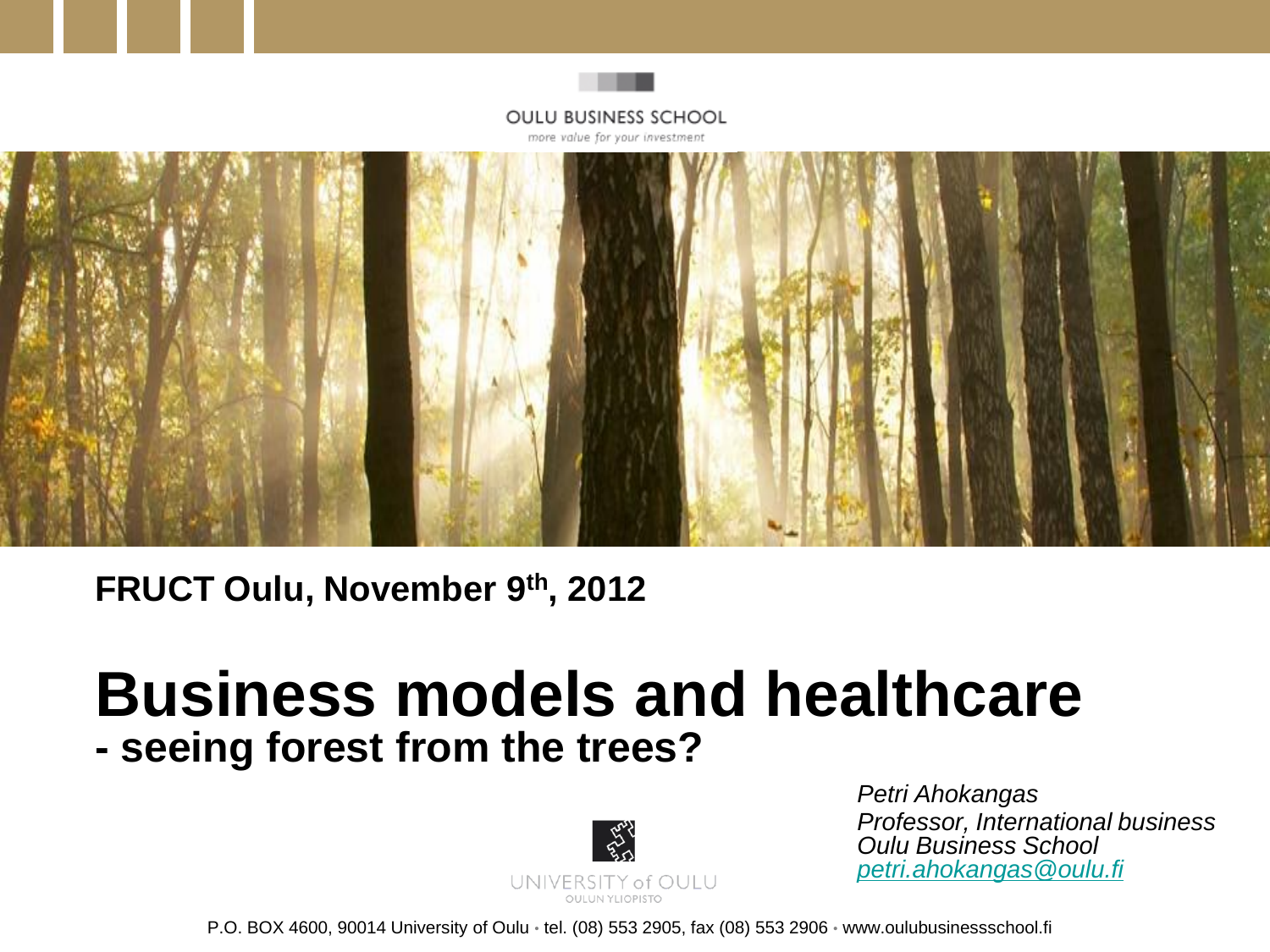**OULU BUSINESS SCHOOL** 

#### **The world is a-changing!**



**But how about health care?**

UNIVERSITY of OULU **OULUN YLIOPISTO**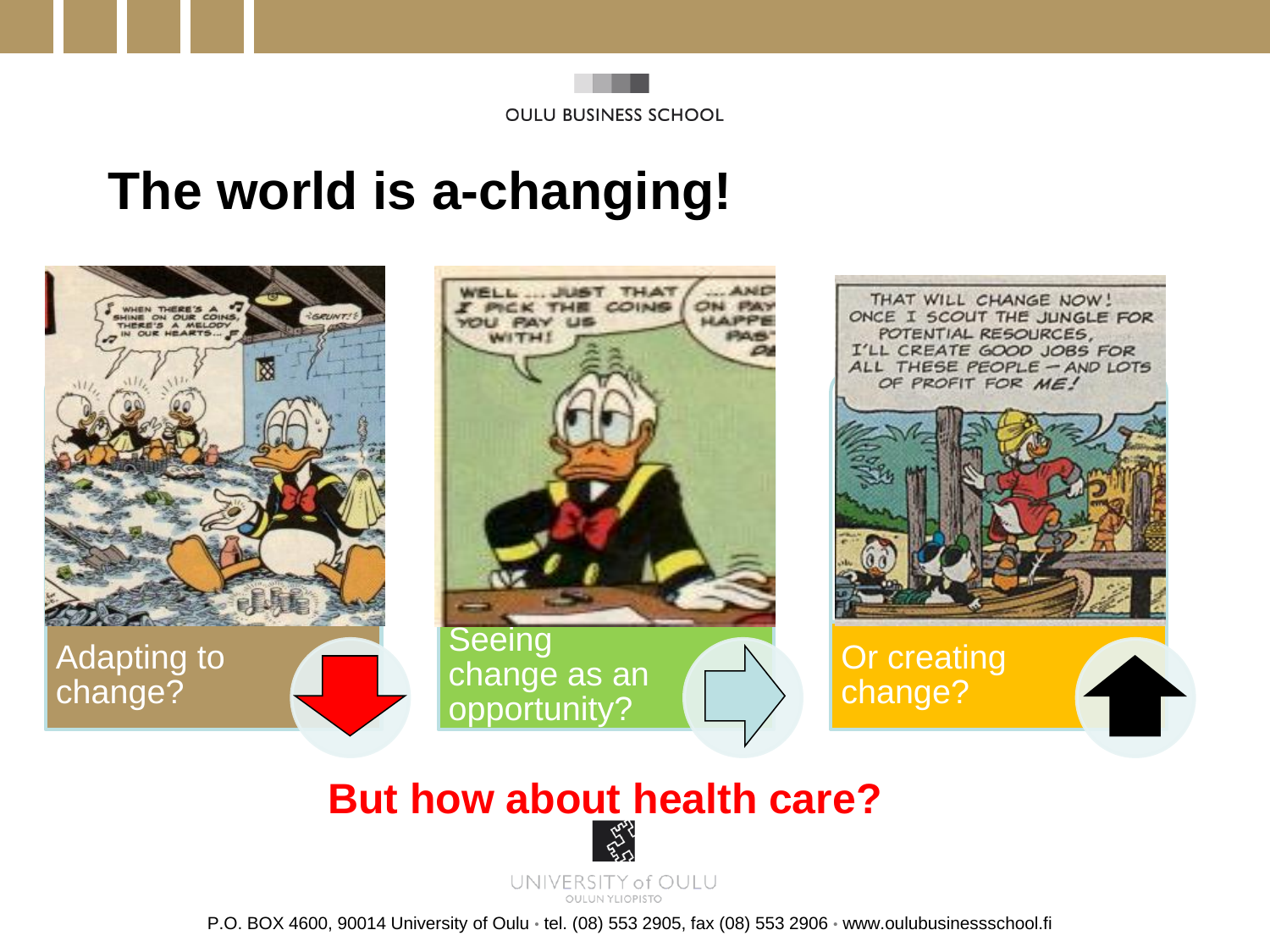

*- Tivit IoT / Healthcare*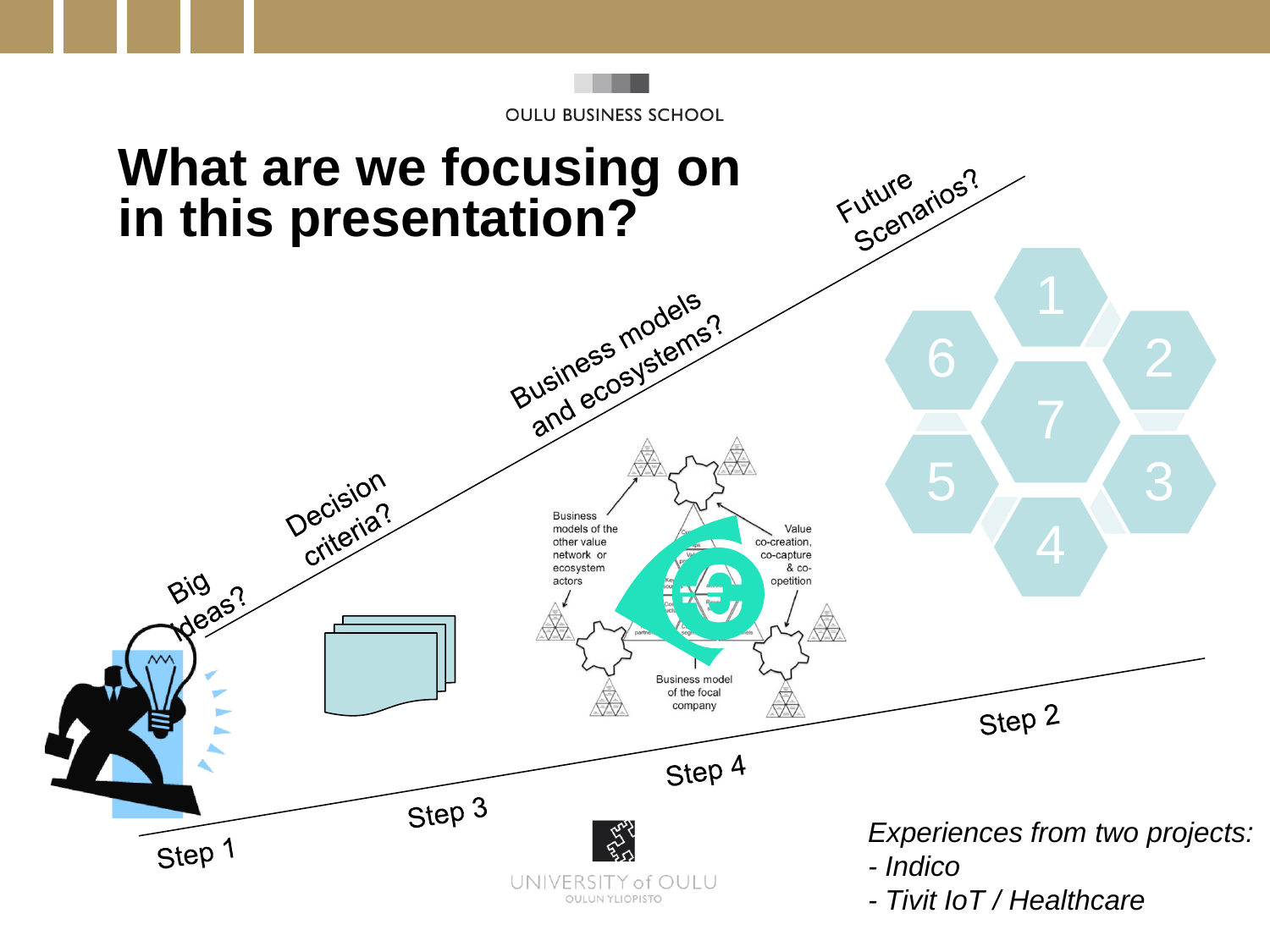

## **Step 1 – Big ideas?**

**LowcostGeneAnalysis DigitalM** ledicine 1. **COST REDUCTION !**  Settexo **OnlineTherapy** apps **2. EFFECTIVE PROCESSES LinkedInForDoctors 3.Digital health SmartphoneInter 4.Open, big data 5.SENSORS 6.EMPOWERED CITIZEN**  QuantifiedSelf **7. CONSUMERISM** ncomar **1es Med 8.SMART PHONE ADDS** telepsychiatr

*Source: Collected by Eeva Kiuru / OWI*

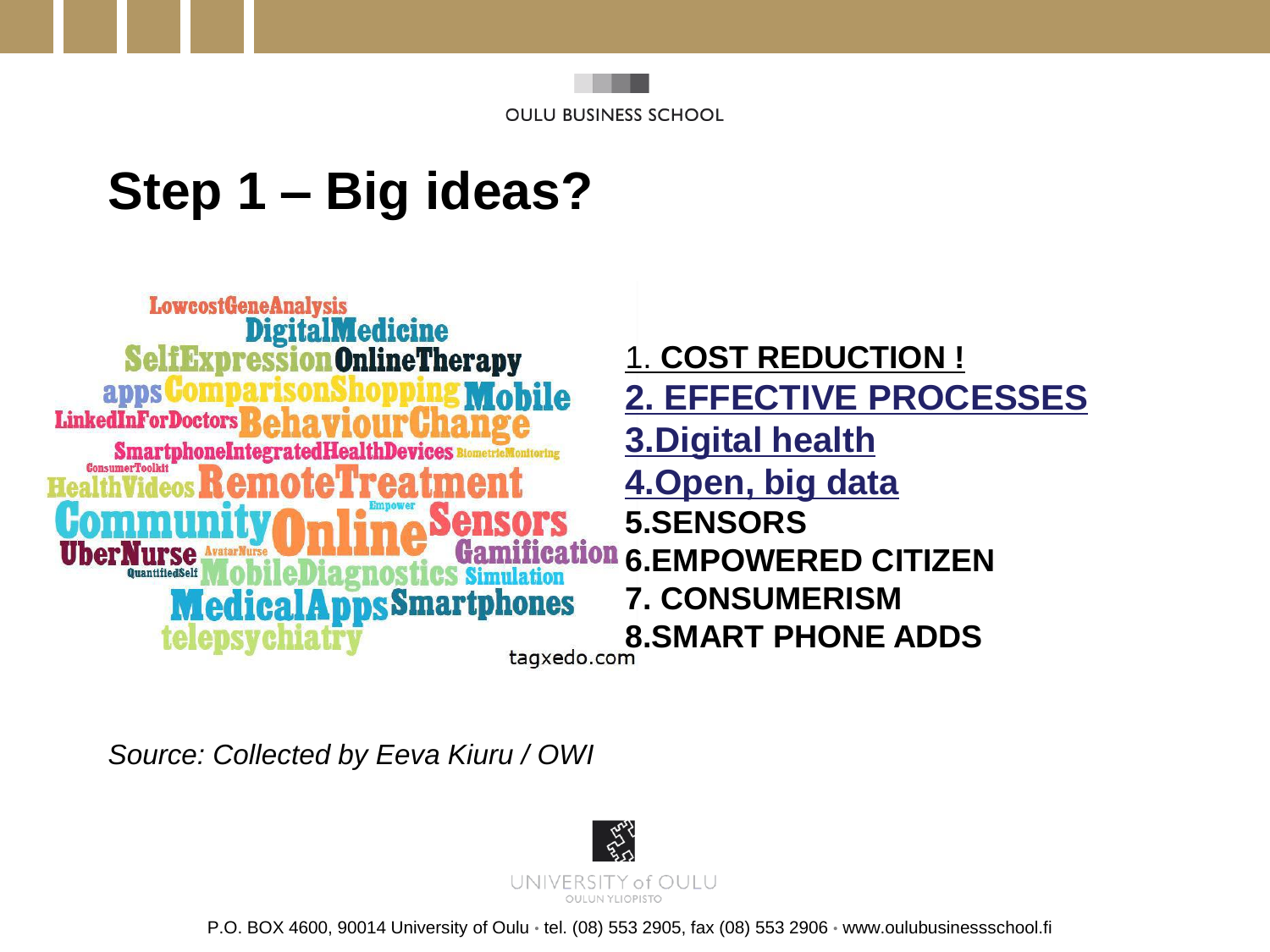

### **Step 2 – Towards future scenarios**

|                  | <b>Dimesions of change</b>            |             |
|------------------|---------------------------------------|-------------|
| high             | <b>Technlogy and health knowledge</b> | low         |
| individual       | <b>Power and responsibility</b>       | society     |
| not really       | <b>Wellness information as data</b>   | fully       |
| high             | Own involvement in maintaining health | Low         |
| wellbeing        | <b>Experience of wellness/healh</b>   | illbeing    |
| enthusiasts      | <b>Own motivation to wellness</b>     | do not care |
| public           | <b>Wellness data</b>                  | private     |
| low end          | <b>Demand</b>                         | high end    |
| limited          | <b>Choices</b>                        | free        |
| improve existing | <b>Services</b>                       | create new  |
| open             | <b>Ecosystem</b>                      | closed      |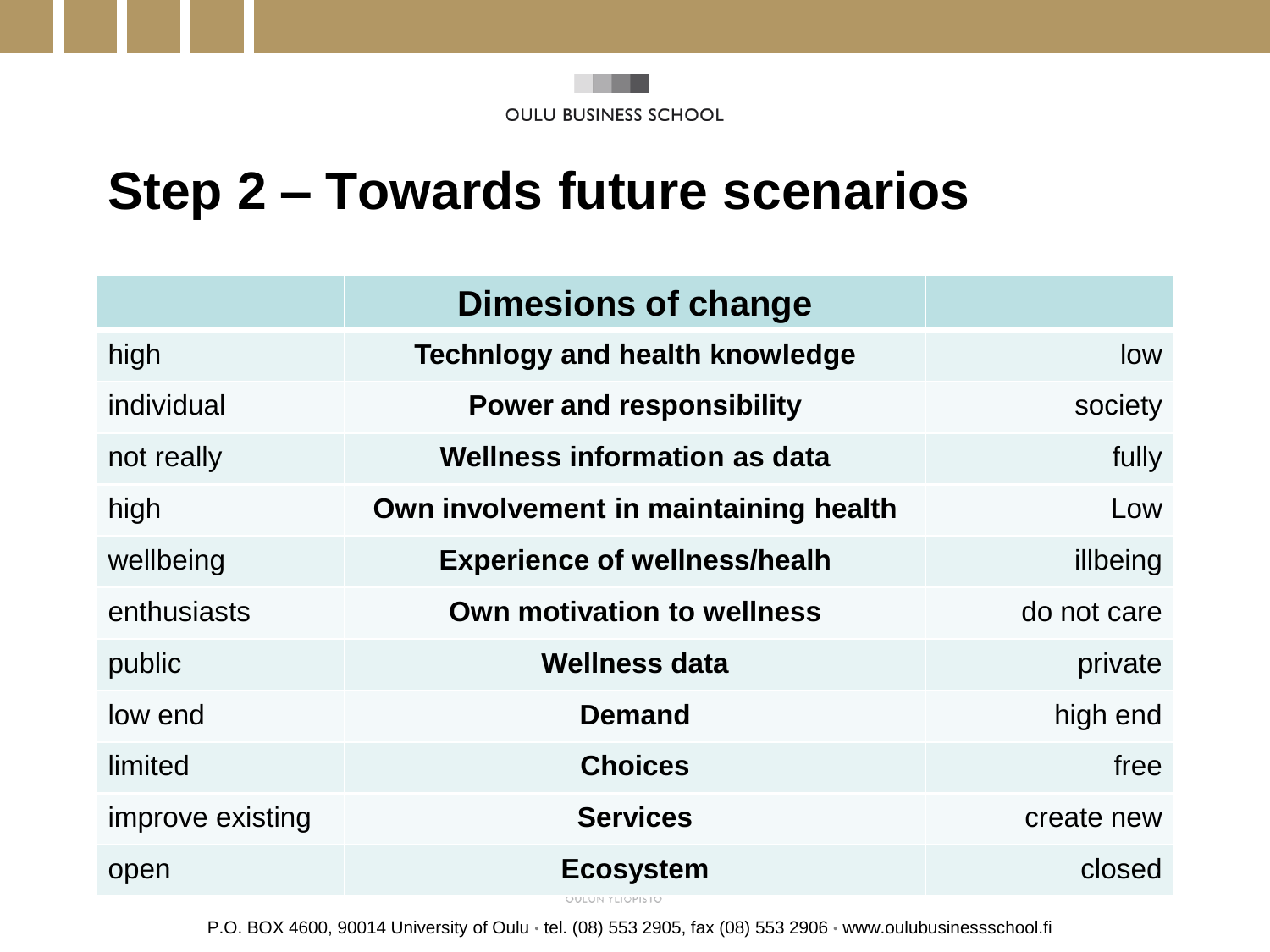

P.O. BOX 4600, 90014 University of Oulu • tel. (08) 553 2905, fax (08) 553 2906 • www.oulubusinessschool.fi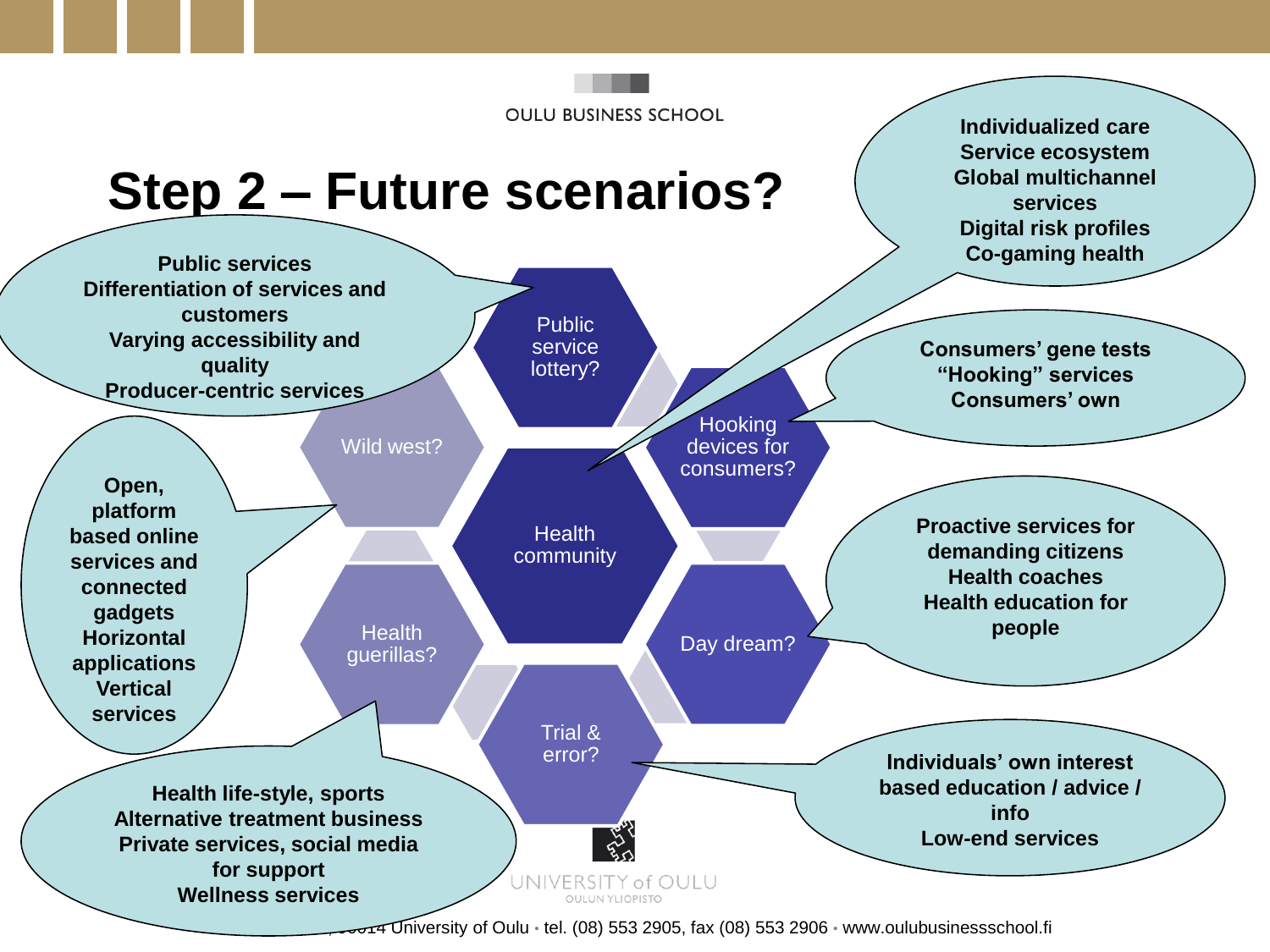

### **Step 3 – Decision criteria?**

| <b>Opportunity</b>                                                                              | <b>How-to</b> |                                                                                                                               | <b>Boundary</b>                                                                                                      | <b>Priority</b>                                                     |                                     | <b>Timing</b>                                                                                                                          | <b>Exit</b>                                      |  |
|-------------------------------------------------------------------------------------------------|---------------|-------------------------------------------------------------------------------------------------------------------------------|----------------------------------------------------------------------------------------------------------------------|---------------------------------------------------------------------|-------------------------------------|----------------------------------------------------------------------------------------------------------------------------------------|--------------------------------------------------|--|
| -What is the nature<br>of opportunities?<br>-How opportunities<br>are identified or<br>created? |               | Unique features of<br>how a process is<br>planned,<br>implemented and<br>executed<br>- What to do and                         | - How to define<br>boundaries of<br>customers,<br>partners,<br>geographies,<br>products/services<br>and technologies | - What is the logic<br>of ranking and<br>prioritizing<br>decisions? |                                     | - How and on what<br>basis timing is<br>done?                                                                                          | - What are the exit<br>criteria for<br>services? |  |
| How opportunities<br>emerge?                                                                    |               | what left undone?                                                                                                             |                                                                                                                      |                                                                     |                                     | Integration                                                                                                                            |                                                  |  |
| - How and by<br>whom<br>opportunities are<br>evaluated?                                         |               | Privacy<br>Regulation, standardization<br>Role of gateway<br><b>Location of intelligence</b><br>Productization<br>Ease-of-use |                                                                                                                      |                                                                     |                                     | Interoperability<br>Cost pricing / connectivity<br>Who pays<br>User's tech knowledge<br>Type of service<br>Service design<br>Ecosystem |                                                  |  |
|                                                                                                 |               | service)<br>segmented)                                                                                                        | <i>Willingness to pay</i><br>Type of product (device vs.<br>Type of service (masses /                                |                                                                     |                                     |                                                                                                                                        |                                                  |  |
| P.O.B                                                                                           |               |                                                                                                                               |                                                                                                                      |                                                                     | 53 2906 · www.oulubusinessschool.fi |                                                                                                                                        |                                                  |  |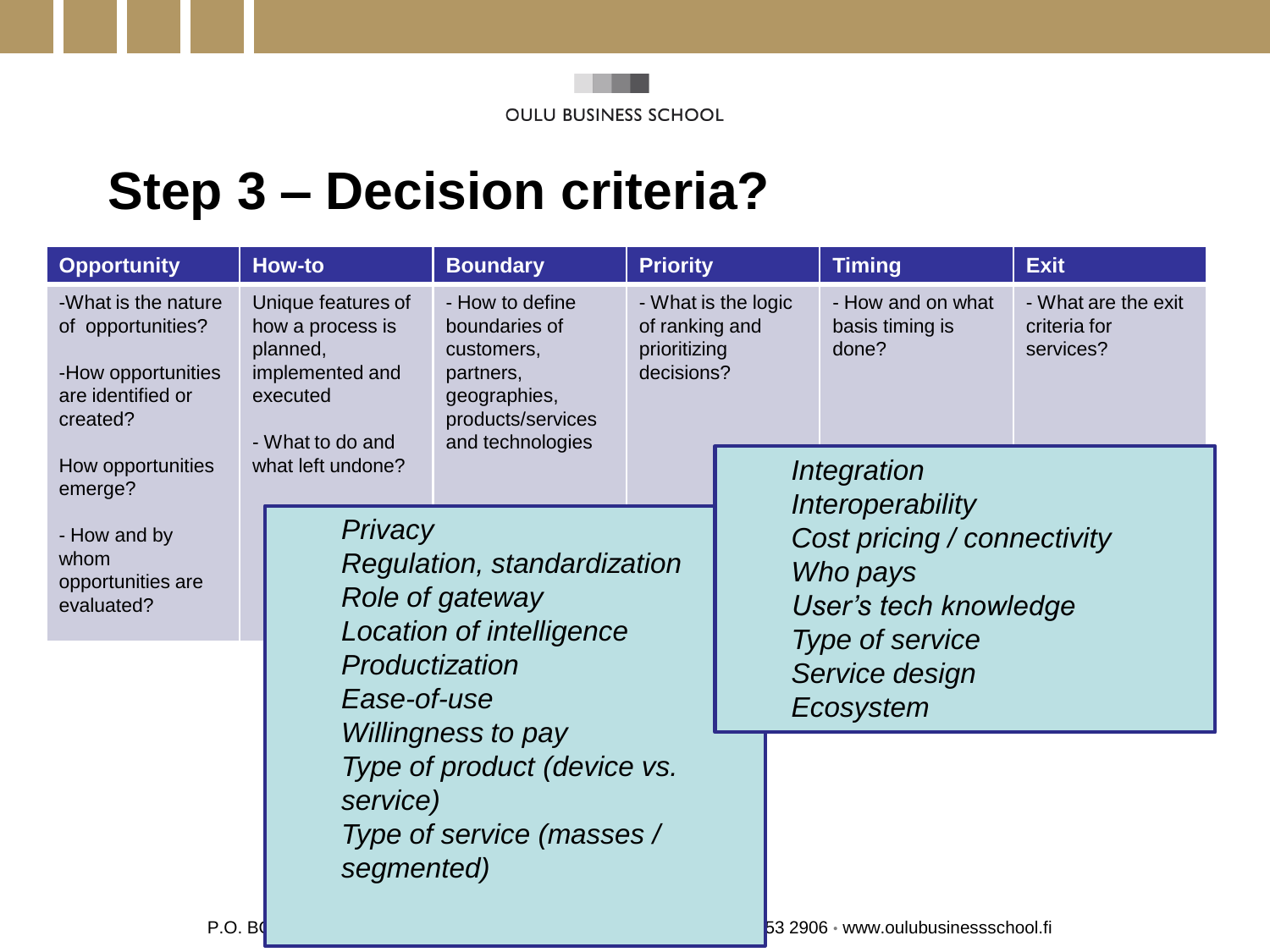

#### **Step 4 – business models**

#### What does the business model identify?

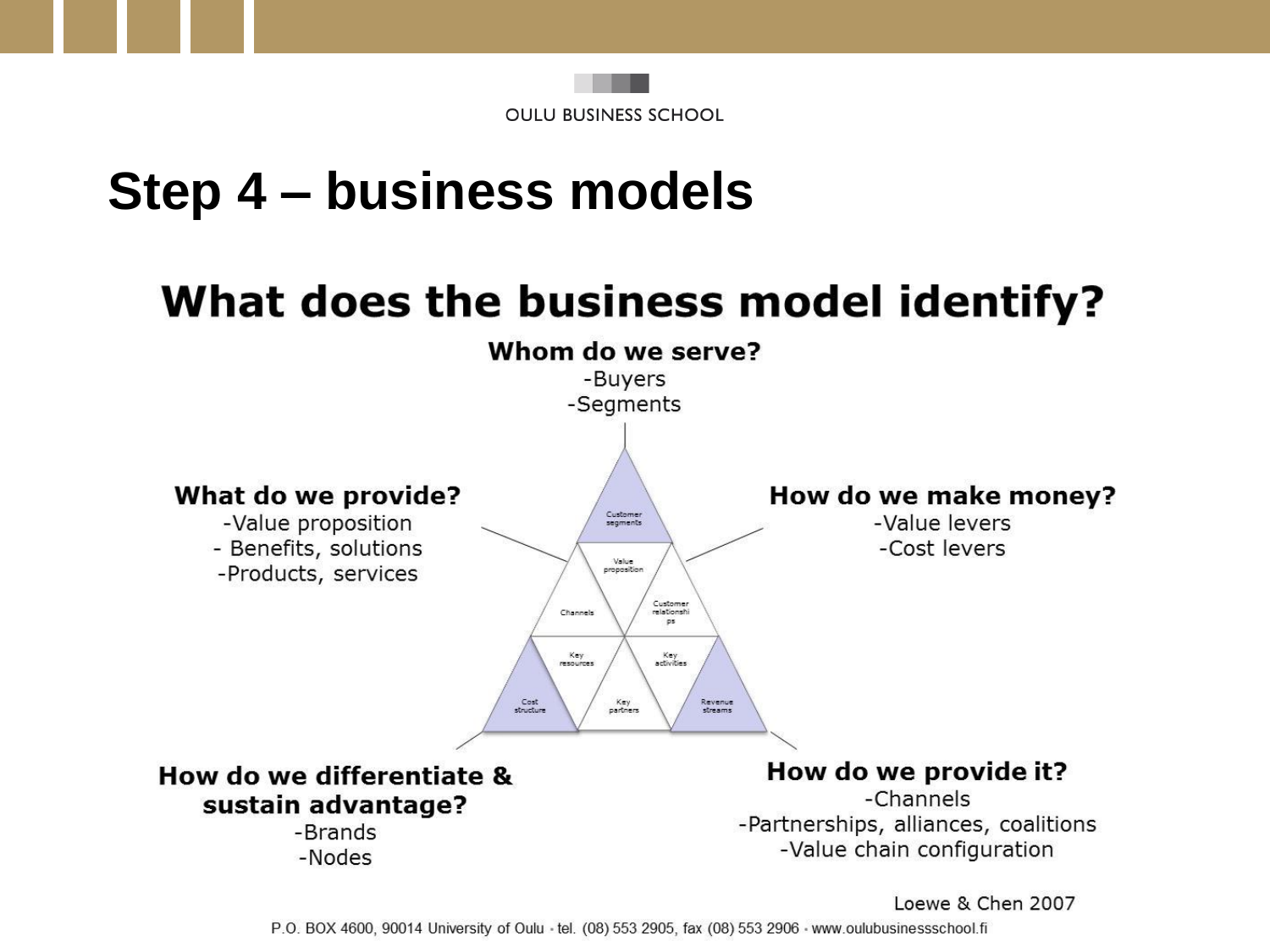



P.O. BOX 4600, 90014 University of Oulu • tel. (08) 553 2905, fax (08) 553 2906 • www.oulubusinessschool.fi

**Ahokangas (2011)**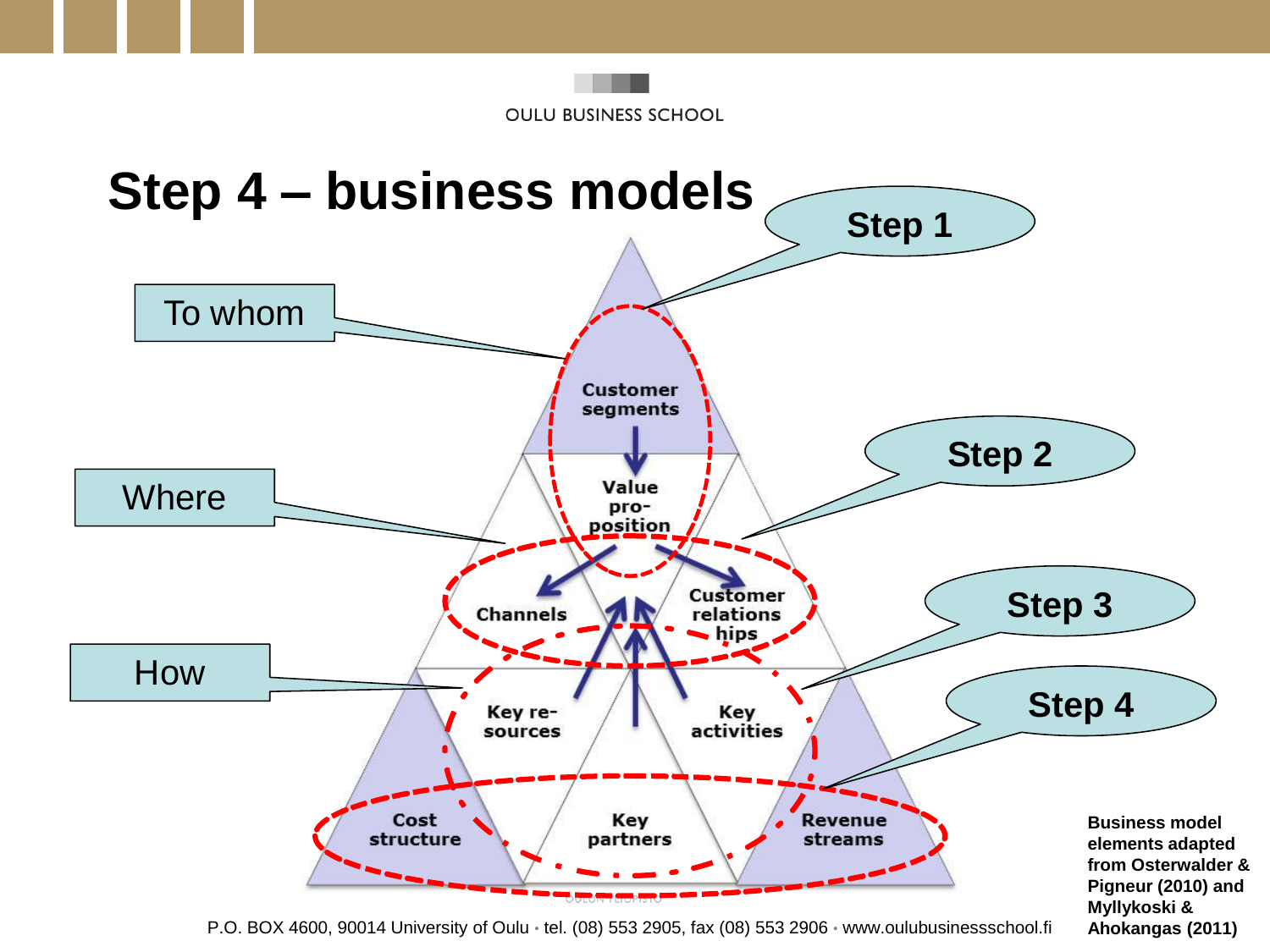#### **OULU BUSINESS SCHOOL**

#### **Step 4 – Health ecosystems?**



**A business ecosystem can be defined as a synergistically value creating and capturing aggregate of interdependent business models**

> **Ahokangas & Myllykoski 2011**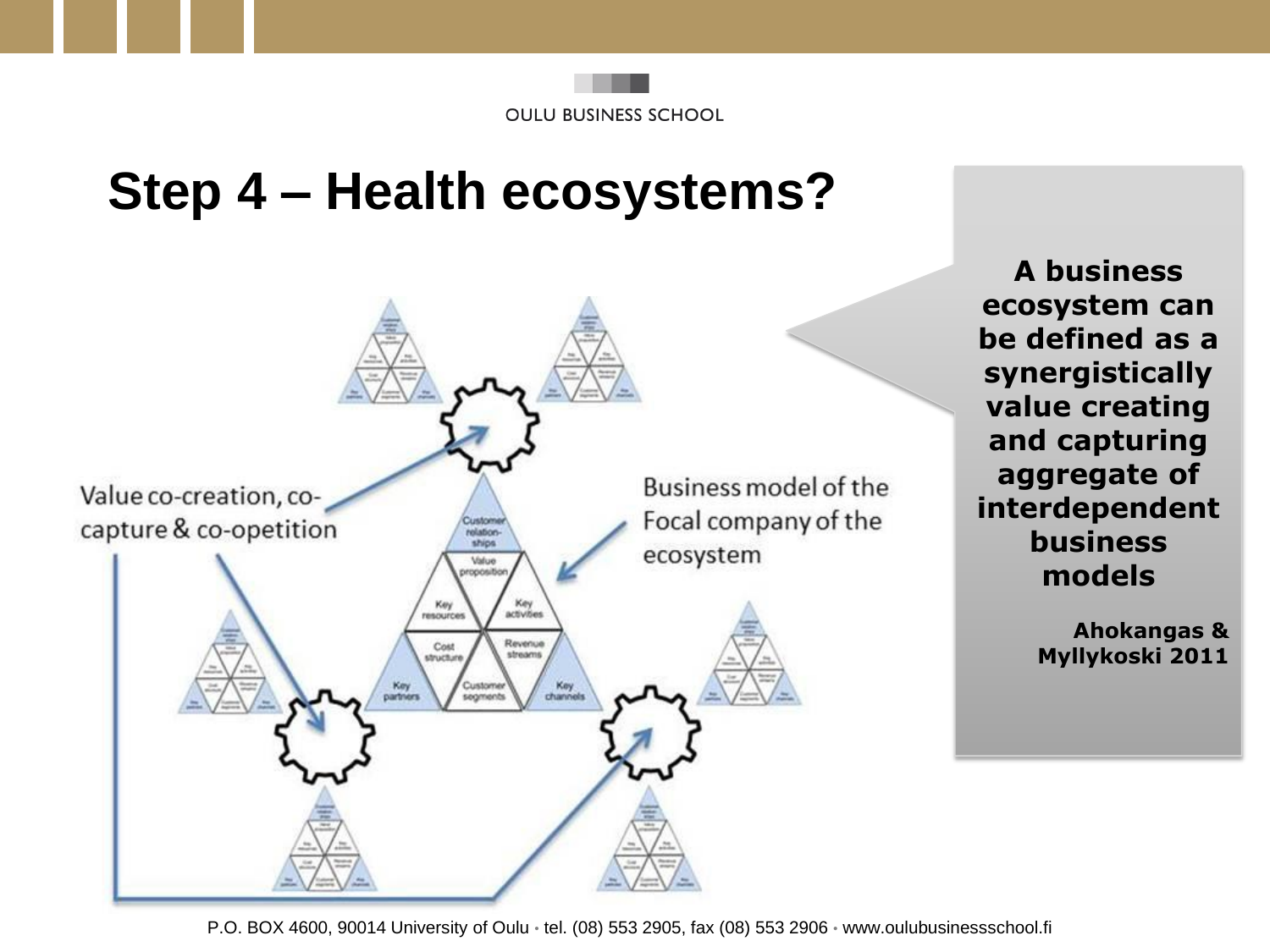**OULU BUSINESS SCHOOL**